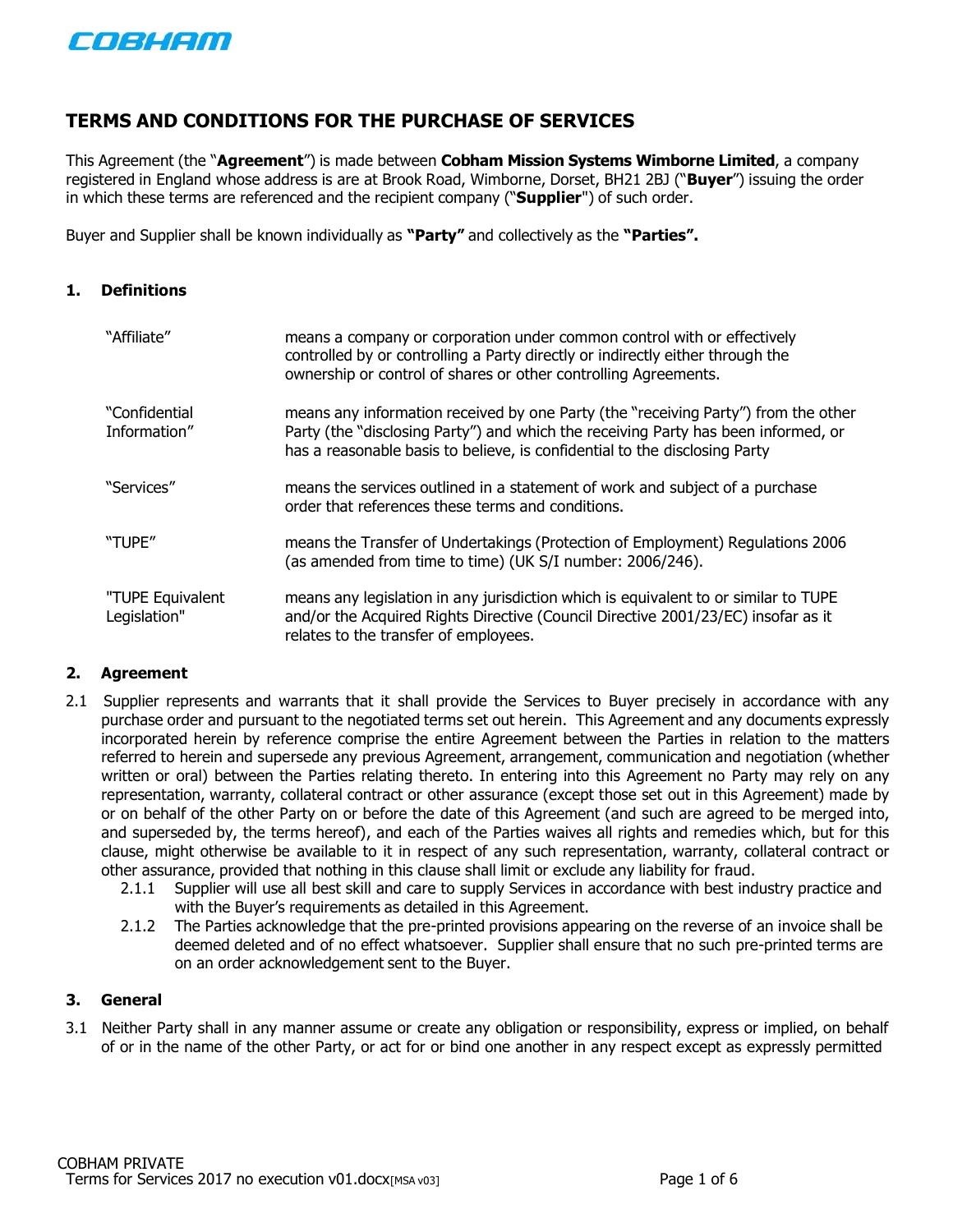

under the terms of this Agreement.

- 3.2 The relationship of Buyer and Supplier under this Agreement is intended to be that of independent contractors. Nothing contained in this Agreement shall be construed as creating a partnership, joint venture, agency, trust, or other legal association of any kind between the Parties. A person who is not a Party to this Agreement may not enforce any of its terms.
- 3.3 During the term of this Agreement and for one year after termination or expiration of this Agreement, Supplier shall not either directly or indirectly employ, or solicit to employ, or cause to be solicited for employment, persons employed by Buyer at the relevant time, without Buyer's prior written consent.
- 3.4 Supplier's consultants visiting or working at any of Buyer's premises will comply with the security, confidentiality, safety and conduct policies at such premises as are notified by or on behalf of Buyer to Supplier in writing from time to time and shall conduct themselves in a professional manner.
- 3.5 Supplier shall at all times comply with all laws and regulations applicable to the provision of the Services to Buyer and any other laws pertaining to compliance with this Agreement and the Order and obtain all permits, registrations and approvals of governmental authorities and/or standard setting agencies that are necessary or advisable (in the judgment of Buyer or Supplier) in respect of the Works.
- 3.6 Supplier will at no additional fee for the period of eighteen months from the date of Buyer acceptance of the Services correct or procure correction promptly of any of the Services which fail to conform to the statement of work or the purchase order. Any correction shall be deemed to be Services for the purposes of this Agreement. This obligation shall survive termination or expiry of this agreement.

#### **4. Price and Payment**

- 4.1 During the term of this Agreement, Supplier shall be reimbursed in accordance with the statement of work and the purchase order.
- 4.2 Buyer shall pay to Supplier the invoiced fees in the currency of payment all as set out in this Agreement within Seventy-Five (75) days of receipt of a correct invoice. All payments shall be made to Supplier at the address shown in this Agreement. Buyer may make adjustments or withhold payment if Buyer reasonably deems that any invoices are not submitted in accordance with this Agreement, due to any shortages or failures, or for any failure to comply with the requirements of this Agreement.
- 4.3 The fees and any other sums payable by Buyer are gross amounts inclusive of
	- 4.3.1 any value added tax and all other foreign, federal, local, sales or use taxes
	- 4.3.2 all charges including, but not limited to, packaging material, packing, shipping, loading, carriage, insurance and delivery of the Products to Buyer's specified place of delivery; and
	- 4.3.3 any duties, imposts and levies.

#### **5. Intellectual Property Rights**

- 5.1 Subject to the pre-existing rights of third parties, all Intellectual Property Rights generated under this Agreement in any deliverables or in the provision of services shall vest in and be the exclusive property of the Buyer.
- 5.2 Each Party acknowledges that all Intellectual Property Rights vesting in either Party prior to the date of this Agreement are and shall remain the sole property of that Party.

#### **6. LIABILITY AND INDEMNITY**

- 6.1 SUPPLIER REPRESENTS AND WARRANTS THAT IT HAS THE AUTHORITY TO PERFORM ALL ITS OBLIGATIONS AND GRANT THE RIGHTS GRANTED PURSUANT TO THIS AGREEMENT.
- 6.2 SUPPLIER SHALL BE LIABLE TO BUYER FOR ALL DAMAGES, COSTS, EXPENSES AND ANY OTHER SUMS INCURRED OR CHARGED THAT BUYER MAY SUFFER IN CONNECTION WITH ANY ACTS OR OMISSIONS OF SUPPLIER UNDER THIS AGREEMENT. SUPPLIER SHALL INDEMNIFY, KEEP INDEMNIFIED AND HOLD HARMLESS BUYER FROM AND AGAINST ANY CLAIMS BY THIRD PARTIES WHICH ARE CAUSED BY OR ARISE OUT OF OR IN CONNECTION WITH ANY ACT OR OMISSION OF BUYER CARRIED OUT PURSUANT TO INSTRUCTIONS OF SUPPLIER; OR ANY BREACH BY SUPPLIER OF ANY TERMS OF THIS AGREEMENT
- 6.3 NOTWITHSTANDING ANYTHING STATED HEREIN NOTHING SHALL EXCLUDE OR LIMIT THE LIABILITY OF EITHER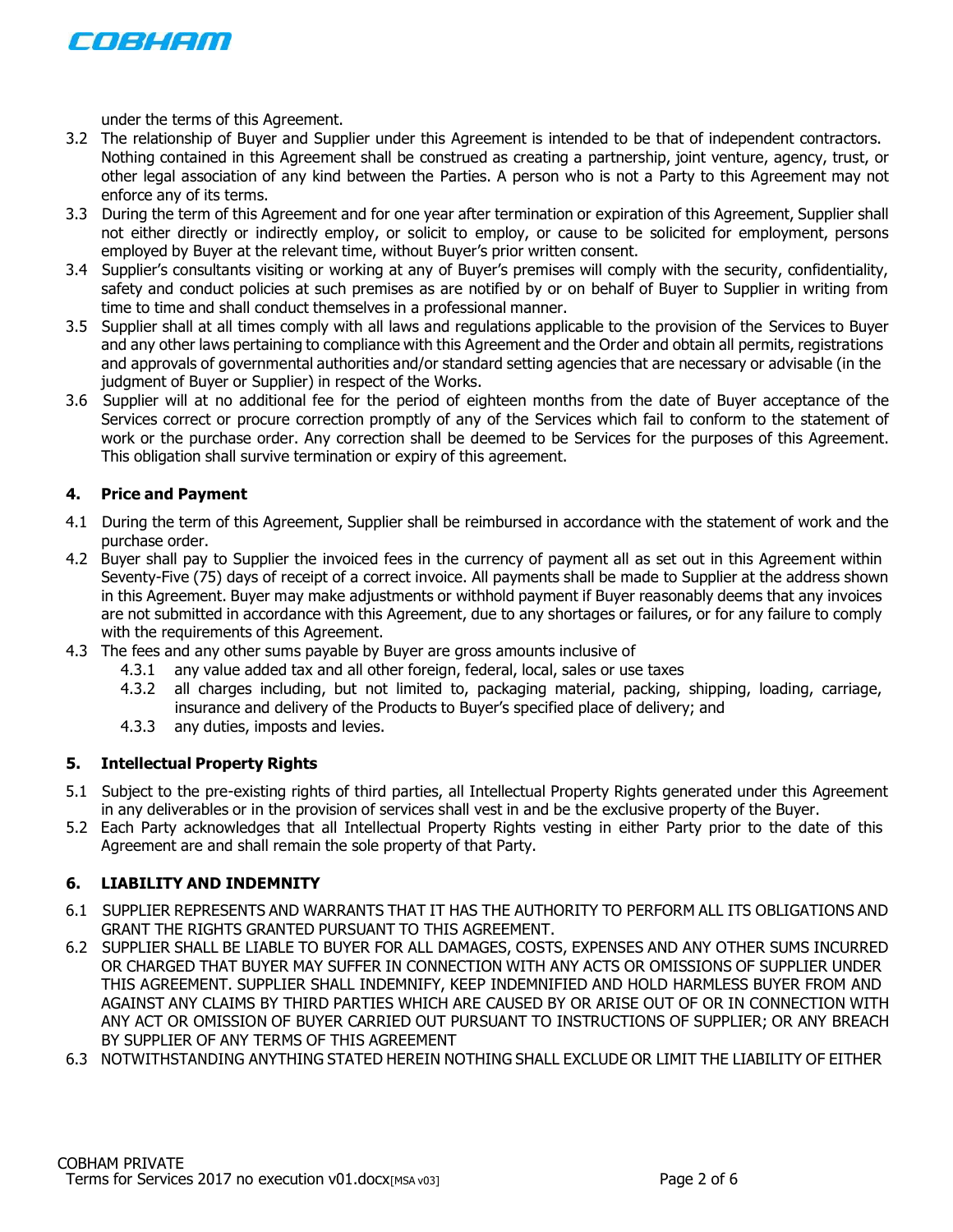

PARTY: FOR DEATH OR PERSONAL INJURY ARISING AS A RESULT OF THE NEGLIGENCE OF THE OTHER OR ITS EMPLOYEES; OR FOR FRAUDULENT MISREPRESENTATION; OR FOR GROSS NEGLIGENCE; OR FOR ANY LIABILITY ARRISING PURSUANT TO CLAUSES 6.2, 6.6, 8, 9 AND 10; OR FOR ANY MATTER FOR WHICH IT WOULD BE ILLEGAL FOR THE RELEVANT PARTY TO EXCLUDE OR LIMIT OR TO ATTEMPT TO EXCLUDE OR LIMIT ITS LIABILITY.

- 6.4 SUBJECT TO CLAUSE 6.3, BUYER'S AGGREGATE LIABILITY UNDER ANY PURCHASE ORDER IS LIMITED TO 100% OF THE TOTAL AMOUNT OF FEES WHICH HAVE BEEN PAID UNDER SUCH PURCHASE ORDER.
- 6.5 BUYER WILL HAVE NO LIABILITY UNDER OR IN CONNECTION WITH THIS AGREEMENT IN RESPECT OF: LOSS OF PROFITS, LOSS OF BUSINESS, LOSS OF REVENUE, LOSS OF CONTRACTS, LOSS OF GOODWILL, LOSS OF ANTICIPATED EARNINGS OR SAVINGS (IN EACH CASE WHETHER DIRECT, INDIRECT, INCIDENTAL OR CONSEQUENTIAL); OR LOSS OF USE OR VALUE OR DAMAGE OF ANY DATA OR EQUIPMENT (INCLUDING SOFTWARE), WASTED MANAGEMENT, OPERATION OR OTHER TIME (IN EACH CASE WHETHER DIRECT, INDIRECT, INCIDENTAL OR CONSEQUENTIAL); OR ANY SPECIAL, INDIRECT, PUNITIVE, INCIDENTAL OR CONSEQUENTIAL LOSS, HOWSOEVER ARISING.
- 6.6 SUPPLIER WARRANTS THAT THE SERVICES WILL NOT INFRINGE A THIRD PARTY'S INTELLECTUAL PROPERTY RIGHTS. SUPPLIER WILL INDEMNIFY, KEEP INDEMNIFIED AND HOLD HARMLESS BUYER FROM, AND AT ITS OWN COST DEFEND ANY ACTION BROUGHT AGAINST BUYER BASED UPON, A CLAIM, LEGAL ACTION OR ALLEGATION THAT THE SERVICES OR INTELLECTUAL PROPERTY RIGHT CREATED BY SUPPLIER PURSUANT TO THIS AGREEMENT OR THE ORDER (WHETHER CREATED USING BUYER'S SOFTWARE OR CREATED BY ANY OTHER MEANS WHATSOEVER) INFRINGE THE INTELLECTUAL PROPERTY RIGHTS OF A THIRD PARTY AND WILL PAY THE AMOUNT OF ANY SETTLEMENT OR THE COSTS AND DAMAGES AWARDED INCLUDING REASONABLE LEGAL FEES (IF ANY) IN SUCH ACTION. FOLLOWING NOTICE OF A CLAIM OR A THREATENED OR ACTUAL ACTION SUPPLIER SHALL (WITHOUT PREJUDICE TO BUYER'S OTHER RIGHTS):
	- 6.6.1 PROVIDE FOR BUYER THE RIGHT TO CONTINUE TO USE THE SERVICES OR INTELLECTUAL PROPERTY RIGHT; OR
	- 6.6.2 REPLACE OR MODIFY THE SERVICES OR INTELLECTUAL PROPERTY RIGHT SO AS TO MAKE IT NON-INFRINGING OF ANY THIRD PARTY RIGHTS AND SUPPLIER SHALL ENSURE THAT SUCH REPLACEMENT OR MODIFICATION SHALL PERFORM IN A MANNER IDENTICAL IN ALL MATERIAL RESPECTS TO THE, SERVICES OR INTELLECTUAL PROPERTY RIGHT AS IT WAS PRIOR TO SUCH REPLACEMENT OR MODIFICATION.
- 6.7 SUPPLIER SHALL PURCHASE, RENEW AND MAINTAIN AS NECESSARY SUFFICIENT PUBLIC LIABILITY, TANGIBLE PROPERTY AND PROFESSIONAL INDEMNITY INSURANCE AND SUPPLIER SHALL PROVIDE TO BUYER A COPY OF THE RELEVANT INSURANCE POLICIES UPON REQUEST.

# **7. Term and Termination**

- 7.1 This Agreement shall remain in force until the first anniversary of the Effective Date when it shall expire.
- 7.2 Any Services which are subject purchase order which is not complete at the time of expiry shall continue under the terms of this agreement until all obligations are complete.
- 7.3 This Agreement or any purchase order may be terminated by Buyer serving two weeks' notice in writing on Supplier.
- 7.4 The applicable terms in clauses 3.6, 5, 6, 7, 8, 9, 10 and 11 shall survive termination or expiry of this agreement.

# **8. Confidentiality Obligations**

- 8.1 Each Party agrees to maintain Confidential Information received from the other in confidence and not to use or disclose such Confidential Information, without the prior written approval of the disclosing Party, except as required to comply with any order of a court or any applicable rule, regulation or law of any jurisdiction. Confidential information shall not include that which:
	- 8.1.1 is in the public domain prior to disclosure to the receiving Party;
	- 8.1.2 becomes part of the public domain through no unauthorized act or omission on the part of the receiving Party;
	- 8.1.3 is lawfully in the possession of the receiving Party prior to disclosure by the disclosing Party; or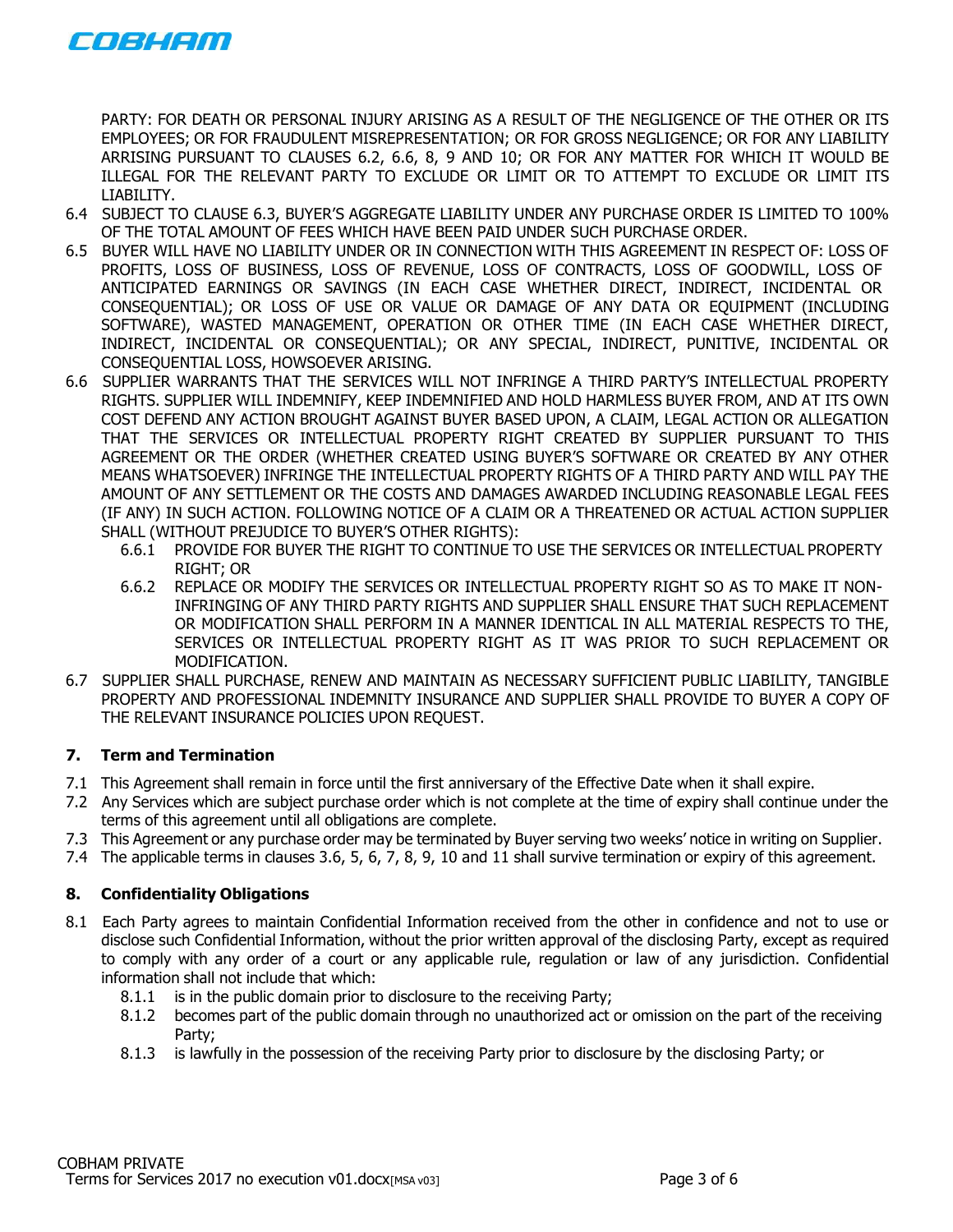

- 8.1.4 is independently developed by employees of the receiving Party with no access to the Confidential Information.
- 8.2 In the event that a receiving Party is required by judicial or administrative process to disclose Confidential Information of the disclosing Party, it shall promptly notify the disclosing Party and allow the disclosing Party a reasonable time to oppose such process. Each Party agrees that the Confidential Information shall be disclosed only on a need-to-know basis to their employees, officers, directors, Affiliates, agents, professional advisors or others that are likewise subject to a confidentiality obligation. Each Party shall protect the Confidential Information of the other by using the same degree of care, but not less than a reasonable degree of care, to prevent the unauthorized disclosure or use thereof that such Party uses to protect its own confidential information of like nature. The Parties hereby acknowledge that damages may not be an adequate remedy for any breach of this clause 8 and that either Party will therefore be entitled to apply for injunctive relief from any court of competent jurisdiction to restrain any breach or threatened breach of this clause 8.
- 8.3 Upon termination or expiration of this Agreement, each Party agrees at the request of the other Party to destroy and certify destruction thereof of all Confidential Information in its possession received from the other save insofar as the receiving Party needs such Confidential Information to fulfil its post-termination obligations to the other Party or to Customers.

#### **9. Buyer Data**

- 9.1 Supplier shall, and shall procure that Supplier's sub-contractors shall, comply with the European Union Data Protection Directive, the Telecoms Data Protection Directive 1997 and the Data Protection Act 1998 (the "Legislation") in relation to any personal data (as defined in the Legislation) relating to or originating from the Buyer or its employees to which Supplier and its sub-contractors gain access for the purposes of or pursuant to the arrangements contemplated by this Agreement.
- 9.2 Supplier undertakes that except where otherwise agreed by the Parties in writing:
	- 9.2.1 neither Supplier nor any of its sub-contractors shall process, or direct the processing of any personal data relating to or originating from Buyer or its employees other than in the UK;
	- 9.2.2 Supplier and its sub-contractors each have in place now and shall on a continuing basis take all reasonable technical and organisational measures to keep all personal data relating to or originating from Buyer or its employees secure and to protect the personal data against accidental loss or unlawful destruction, alteration, disclosure or access; and
	- 9.2.3 except to the extent otherwise required by law, Supplier and its sub-contractors shall each act in relation to personal data relating to or originating from the Buyer or its employees only in accordance with Buyer's instructions except to the extent that Supplier can show that the instructions are not in accordance with the Legislation.
- 9.3 Supplier acknowledges and agrees that Buyer Data is the exclusive property of the Buyer and that:
	- 9.3.1 all Intellectual Property Rights in Buyer Data is and shall remain owned by the Buyer notwithstanding any Modifications created or developed to or in respect of Buyer Data by or on behalf of Supplier or its sub-contractors; and
	- 9.3.2 neither Supplier nor any of its sub-contractors shall delete or remove any copyright notices contained within or relating to any Buyer Data.
- 9.4 Supplier shall not have any right to nor shall it permit the:
	- 9.4.1 use of Buyer Data by Supplier or any sub-contractor otherwise than for the benefit of the Buyer and in accordance with this Agreement; or
	- 9.4.2 disclosure of any Buyer Data except to Supplier's employees or permitted sub-contractors of Supplier on a need to know basis directly concerned with the performance of its obligations and Supplier shall maintain and make available to Buyer on reasonable notice a log identifying such Supplier's employees and the extent of their access to Buyer Data from time to time; or
	- 9.4.3 unless required by law, disclosure of any Buyer Data to any persons to whom Supplier is able to disclose such Buyer Data in accordance with the terms of this Agreement unless such persons are made aware, prior to disclosure, of the confidential nature thereof and that they owe a duty of confidence to the Buyer in respect of such information and Supplier to use best endeavours to ensure that such persons comply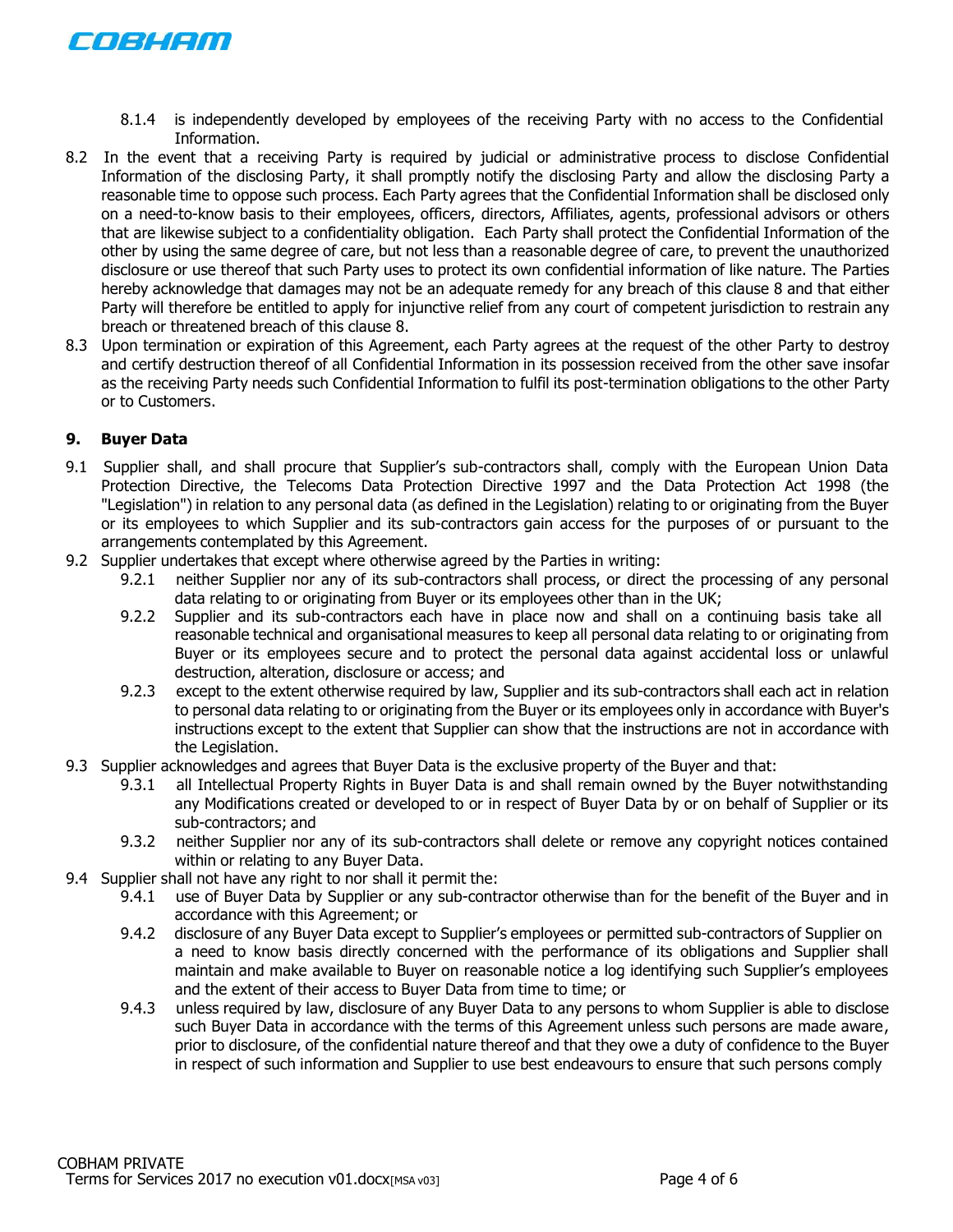

with such duty; or

- 9.4.4 use of Buyer Data by Supplier or any sub-contractor in any way that would be harmful to the Buyer.
- 9.5 If any Buyer Data is lost or corrupted as a result of any act or omission of any of Supplier or its sub-contractors, Supplier shall restore Buyer Data at its own expense to the most recent back-up point. Buyer shall ensure that Buyer Data in its possession or control is backed up regularly in accordance with its policy on performing back-up of Buyer Data.
- 9.6 Supplier shall ensure that each Supplier sub-contractor who processes personal data (as defined in the Legislation) of the Buyer shall enter into an agreement undertaking to Supplier in equivalent terms to the undertakings given by Supplier to the Buyer in this clause.

#### **10. No Transfer**

- 10.1 The Parties do not consider that the commencement, termination or expiry of all or any part of this Agreement or an order or of the provision of the Services or any part of the Services pursuant to, or contemplated by, this Agreement will operate to transfer the employment of any employee or other person whether under TUPE, any TUPE Equivalent Legislation or otherwise.
- 10.2 Notwithstanding the foregoing:
	- 10.2.1 during such period as is reasonable being in any event not less than six (6) months prior to the expiry of this Agreement or at any time after Buyer or Supplier has given notice to terminate this Agreement, or to cease the provision of any of the Services or actually ceased to provide any of the Services:
		- i. Supplier shall promptly on Buyer's request fully and accurately disclose to Buyer details of the number, identity, age, identity of employer, terms and conditions of employment (including remuneration, benefits, pension arrangements, job title and job description), proportion of time spent in the provision of the relevant Services and employment history in relation to any individuals employed or engaged in the provision of the relevant Services and such other information as Buyer may require in relation to such individuals. Buyer shall be entitled to pass on any information provided pursuant to this clause to any of its Affiliates and to any person intending to tender or tendering for any contract for the provision of services that are similar in nature to the relevant Services, subject to such third party (where such third party is not an Affiliate of the Buyer) being bound by confidentiality obligations on equivalent terms to those set out in clause 8 of this Agreement and Buyer shall be entitled to rely upon and warrant the accuracy of any such information to any future service provider, and Supplier shall indemnify Buyer (for itself and any of its Affiliates and/or any future service provider) against any costs, expenses, liabilities, damages and losses arising out of any failure by Supplier to provide information under this clause and/or the provision of inaccurate information; and
		- ii. Supplier shall not vary the terms and conditions of employment or engagement of any individual wholly or mainly assigned to the provision of the Services or redeploy, replace or dismiss any of the individuals so assigned or employ or engage any additional individual in the provision of the Services, without the prior written consent of Buyer.
- 10.3 Supplier shall indemnify and keep indemnified Buyer (for itself and any Affiliate of Buyer and/or any future service provider) against all and any costs, expenses, liabilities, damages, and losses arising out of any claim, action, demand or proceeding which arises or is alleged to arise or be made against Buyer or any Affiliate of Buyer or any future service provider by virtue of the operation of TUPE or any TUPE Equivalent Legislation in connection with the termination of this Agreement or the termination of the provision of any of the Services (or any part of the Services) and which is made or brought by any individual who at or before the date of such termination is or was employed or engaged in the provision of the Services or who alleges that he or she was so employed or engaged and relates to circumstances or events arising or occurring at any time (including any dismissal or alleged dismissal of any such person by Buyer or any Affiliate of Buyer or any future service provider).
- 10.4 Save where clause 10.3 applies, Buyer shall indemnify and keep indemnified Supplier (for itself and any Affiliate of Supplier) against all and any costs, expenses, liabilities, damages, and losses arising out of any claim, action, demand or proceeding which arises or is alleged to arise or be made against Supplier or any Affiliate of Supplier by virtue of the operation of TUPE or any TUPE Equivalent Legislation in connection with the termination of this